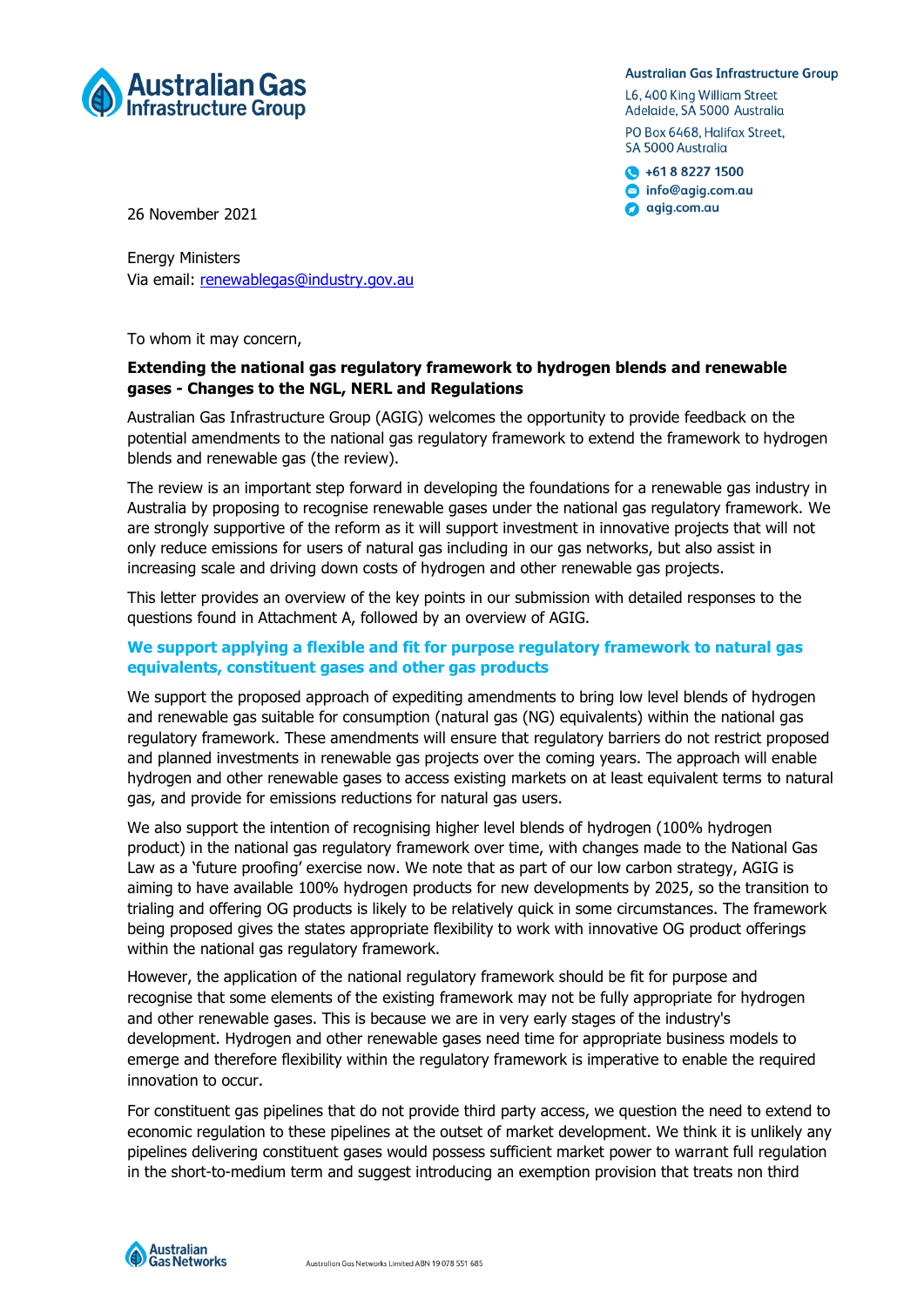party constituent gas pipeline as a separate category from scheme and non-scheme pipelines and be exempted from economic regulation.

In the long term, increased competition from alternative energy sources is likely to mean that economic regulation (in Parts 8 to 12 of the National Gas Rules) of pipelines transporting the various hydrogen and renewable gas products (and even natural gas) may not be appropriate. Low cost alternatives (including onsite hydrogen production as well as renewable electricity production and storage) is likely to diminish the market power of pipeline service providers overtime. Therefore, we believe governments should in the future revisit the question of economic regulation of hydrogen and renewable gas pipelines over the long term.

Further, we consider that the existing ring fencing arrangements should not act as a barrier and should allow for service providers to engage in the production, purchase and sale of NG equivalents and its constituent gases. Gas distributors do not possess market power in the production of renewable gases – in fact at current prices it is unlikely any producer of renewable gases holds market power Imposing ring fencing requirements at the outset of market development may unnecessarily stifle or restrict proposed investments in renewable gas projects (particularly for trials and demonstration projects) from gas distributors who are likely to be the first movers in the market development for hydrogen and renewable gas.

Our submission to the Australian Energy Market Commission's consultation proposes the following new exemption mechanisms to allow service providers to undertake activities related to the production, purchase and sale of NG equivalents and its related constituent gases and OG products:

- at a minimum, trial and demonstration projects that produce hydrogen and other renewable gases under a certain volume limit should be automatically granted an exemption; and
- a new broad exemption power allowing the regulator to grant exemptions that could cover both trial and early commercial projects based on set criteria, with appropriate safeguards in place.

While we recognise that service providers hold market power over the connections and potential curtailment processes, we consider that the risk of potential discriminatory behavior arising could be minimised through oversight under the regulatory framework (the new interconnection principles and including a new prohibition to reduce the risk of discriminatory curtailment). For a new industry, this is a more balanced approach to addressing concerns that pipeline service providers might inhibit access, as opposed to ring fencing arrangements which are likely to stifle innovation.

#### **Flexibility in defining market responsibilities is required**

We note that the market for hydrogen and renewable gas is likely to go through significant change as it develops overtime and we welcome the proposal to introduce new functions and responsibilities (such as operation of blending units and managing blending limits) arising as a result of extending the national gas framework to cover hydrogen and renewable gas.

We support the development of consistent processes and clearly defined roles overtime for these new functions. However, the Laws and Rules should be flexible in allocating responsibility between market bodies (such as the Australian Energy Market Operator (AEMO)) and market participants to recognise that market changes are likely to occur. For example, we would support AEMO being given the power at the NGL level to manage blending limits, and defining and allocating responsibilities could take place at the procedure level. This would provide the flexibility to make changes to responsibilities efficiently without going through legislative changes. We recognise that it may be appropriate in the early stages of market development for gas distributors to take on a number of the functions and responsibilities in the interim, and we would welcome further collaboration with AEMO and other participants.

#### **About AGIG**

AGIG is the largest gas distribution business in Australia, serving more than two million customers through our networks in Victoria, Queensland, South Australia, and several regional networks in New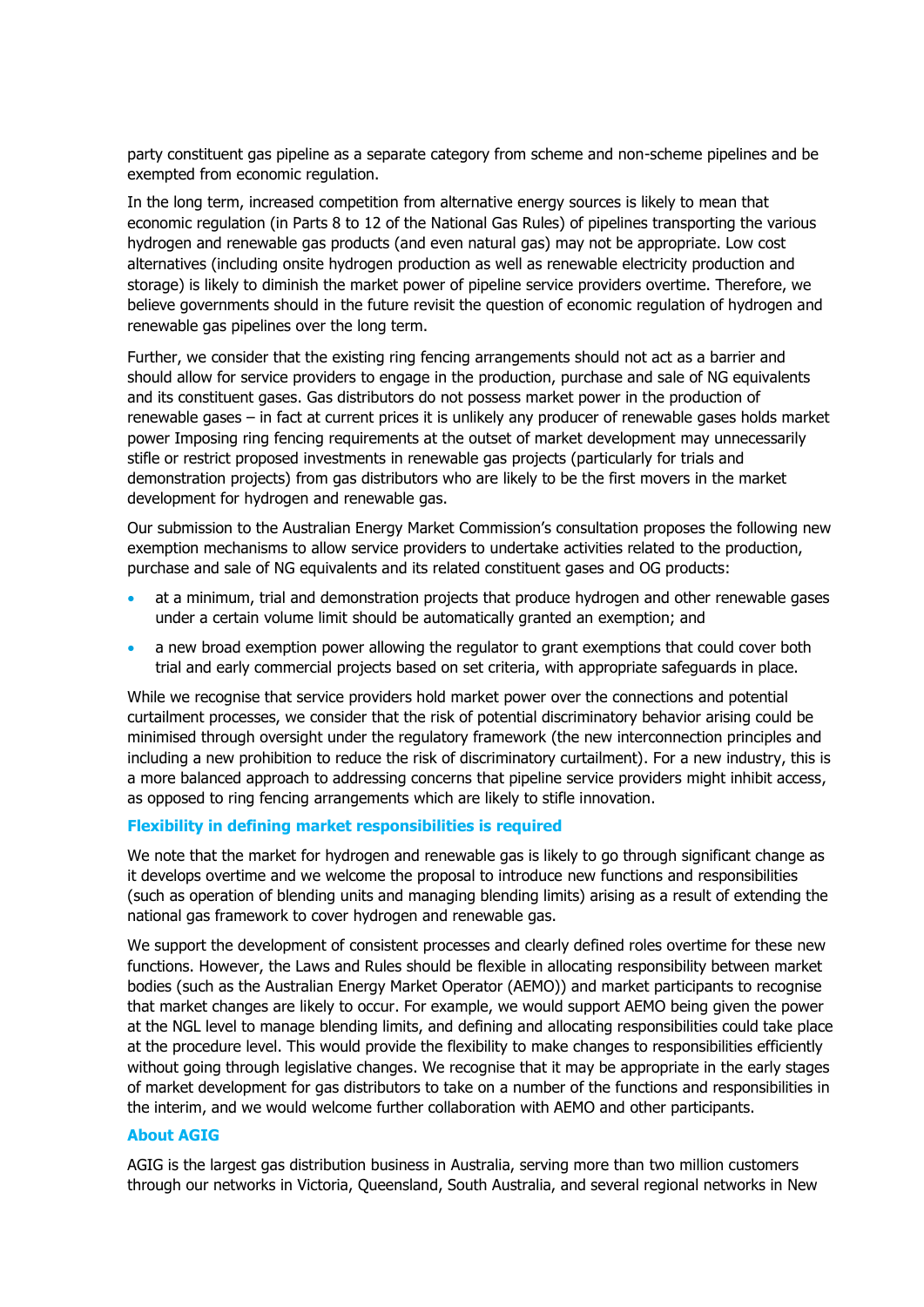South Wales and the Northern Territory. Our transmission pipelines and storage facility serve a range of industrial, mining and power generation customers.

At AGIG, we are committed to sustainable gas delivery today, and tomorrow. Our Low Carbon Strategy targets 10% renewable gas in networks by no later than 2030, delivering 100% renewable gas developments from 2025, with full decarbonisation of our networks by 2040 as a stretch target and by no later than 2050.

We are now delivering on our strategy by deploying low carbon gas projects. Our most advanced projects include:

- [Hydrogen Park South Australia](https://www.agig.com.au/hydrogen-park-south-australia) (HyP SA) A 1.25MW electrolyser to demonstrate the production of renewable hydrogen for blending with natural gas (up to 5%) and supply to more than 700 existing homes in metropolitan Adelaide. HyP SA is now operational.
- [Hydrogen Park Gladstone](https://www.agig.com.au/hydrogen-park-gladstone) A 175kW electrolyser to demonstrate the production renewable hydrogen for blending with natural gas (up to 10%) and supply to the entire network of Gladstone, including industry. First production is expected in 2022.
- [The Australian Hydrogen Centre](https://www.agig.com.au/australian-hydrogen-centre) (AHC) A virtual centre delivering feasibility studies for 10% and 100% blending of renewable hydrogen into towns and cities in South Australia and Victoria.

Once again, I would like to thank you for the opportunity to feedback on the review. Should you have any queries about the information provided in this submission please contact Drew Pearman, Head of Policy and Government Relations [\(drew.pearman@agig.com.au](mailto:drew.pearman@agig.com.au) or 0417 544 731).

Yours sincerely,

mi

**Kristin Raman Acting Executive General Manager People and Strategy**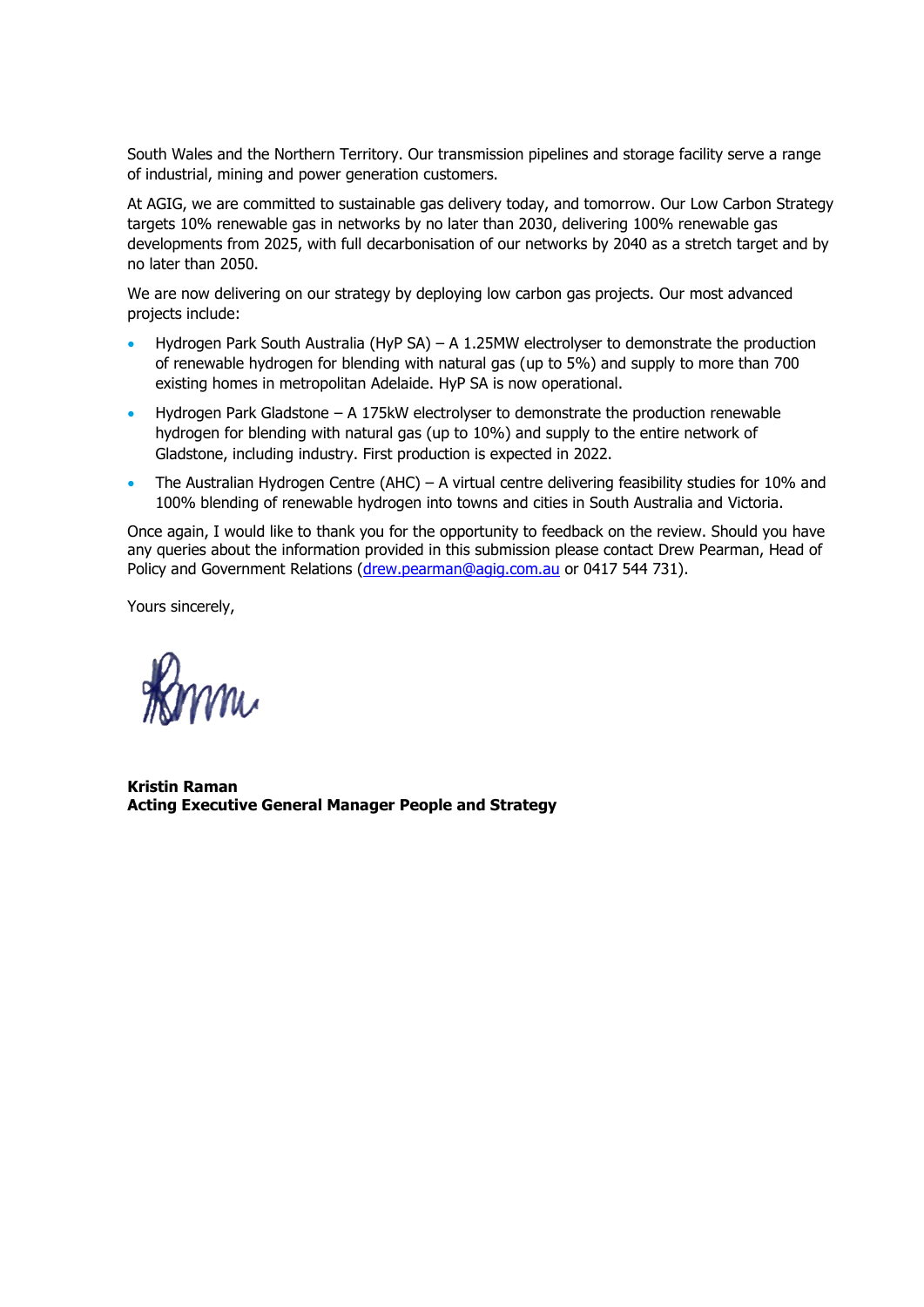## **Attachment A: Officials' Consultation Paper – Stakeholder feedback template**

## **Submission from Australian Gas Infrastructure Group**

The template below has been developed to enable stakeholders to provide feedback on how the NGL, NERL and, where relevant, the Regulations made under the NGL and NERL, could be amended to:

- extend the application of the national gas regulatory framework to NG equivalents; and
- where it is appropriate to do so, provide for OG products to be accommodated by the national gas regulatory framework over time

Officials strongly encourage stakeholders to use this template, so that it can have due regard to the views expressed by stakeholders on each issue. If you wish to provide additional feedback outside the template, wherever possible please reference the relevant question to which your feedback relates.

## **Chapter 4: Extending the NGL and NERL to natural gas equivalents**

|                                                                                  | No. Questions                                                                                                                                                                                                                                                                 | Feedback                                                                                                                                                                                                                                                                                                                                                |  |
|----------------------------------------------------------------------------------|-------------------------------------------------------------------------------------------------------------------------------------------------------------------------------------------------------------------------------------------------------------------------------|---------------------------------------------------------------------------------------------------------------------------------------------------------------------------------------------------------------------------------------------------------------------------------------------------------------------------------------------------------|--|
|                                                                                  | Section 4.3: Potential approach to extending the NGL                                                                                                                                                                                                                          |                                                                                                                                                                                                                                                                                                                                                         |  |
| Section 4.2.1: Extension to NG equivalents and related facilities and activities |                                                                                                                                                                                                                                                                               |                                                                                                                                                                                                                                                                                                                                                         |  |
|                                                                                  | What are your views on the potential approach to extending the application of the NGL to<br>NG equivalents and related facilities and activities? Are there any other approaches that<br>you think would better achieve the objectives of Energy Ministers (see section E.3)? | We support the potential approach identified to extending the application of the NGL to<br>NG equivalents and related facilities and activities. This approach will enable hydrogen<br>and other renewable gases to access existing markets on at least equivalent terms to<br>natural gas, and provide for emissions reductions for natural gas users. |  |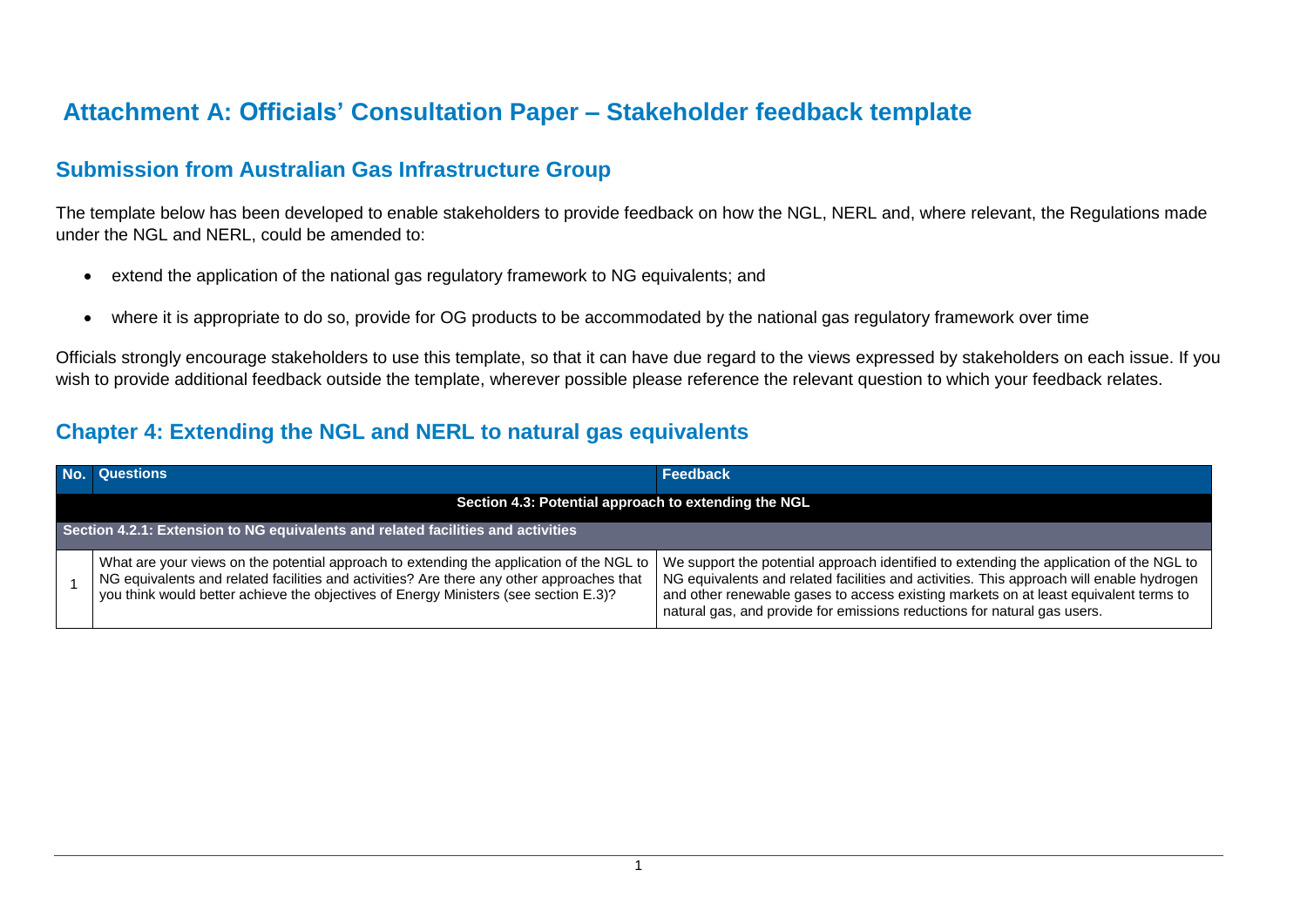| What are your views on the policy intention to enable all elements of the national gas<br>regulatory framework to apply to NG equivalents and their related facilities and activities<br>in the same way that they do to natural gas? | In the short-to-medium term, we broadly support the policy intention to enable all<br>elements of the national gas regulatory framework to apply to NG equivalents and their<br>related facilities and activities in the same way that they do to natural gas. This<br>ensures that regulatory barriers do not restrict investments in renewable gas projects<br>proposed to be commissioned and in planning over the next few years. In particular the<br>proposed approach will enable renewable gas and hydrogen production facilities to<br>access markets on at least equivalent terms to natural gas, providing a viable pathway<br>to displace natural gas and reduce emissions.                                                                                                                              |
|---------------------------------------------------------------------------------------------------------------------------------------------------------------------------------------------------------------------------------------|----------------------------------------------------------------------------------------------------------------------------------------------------------------------------------------------------------------------------------------------------------------------------------------------------------------------------------------------------------------------------------------------------------------------------------------------------------------------------------------------------------------------------------------------------------------------------------------------------------------------------------------------------------------------------------------------------------------------------------------------------------------------------------------------------------------------|
|                                                                                                                                                                                                                                       | In applying the regulatory framework we also need to recognise hydrogen and other<br>renewable gases need time for appropriate business models to emerge and therefore<br>flexibility within the regulatory framework is imperative to enable the required innovation<br>to occur.                                                                                                                                                                                                                                                                                                                                                                                                                                                                                                                                   |
|                                                                                                                                                                                                                                       | Therefore, we consider that the ring fencing arrangements should include exemptions<br>to recognise the benefits of allowing service providers to produce, sell and purchase<br>renewable gases (NG equivalents, including constituent gases and OG products) in<br>promoting the development of a competitive market for renewable gas. As the cost of<br>renewable gas is not currently commercially competitive, gas distributors are likely to<br>be the first entrants in deploying renewable gas projects to demonstrate the net zero<br>benefits of renewable gases in decarbonising gas networks.                                                                                                                                                                                                            |
|                                                                                                                                                                                                                                       | Imposing ring fencing arrangements on these trial projects may unnecessarily stifle or<br>restrict proposed investments in renewable gas projects as gas distributors do not<br>possess market power in the production of renewable gases - in fact at current prices it<br>is unlikely any producer of renewable gases holds market power. The cost of imposing<br>ring fencing requirements on demonstration projects (lower innovation and barriers to<br>investment in reducing emissions) would likely outweigh the benefits. Given that the<br>market for renewable gas has not yet formed, producers of renewable gases have no<br>market power, and networks in facilitating the uptake of renewable gases through their<br>own projects would only serve to increase competition for energy, not reduce it. |
|                                                                                                                                                                                                                                       | Our submission to the AEMC's consultation proposes that at a minimum, a new<br>exemption mechanism covering trial and demonstration projects be introduced. Further<br>we also propose a broad exemption provision allowing the AER to exempt both trial<br>and commercial projects where the costs of ring-fencing outweigh the benefits with<br>appropriate safeguards in place.                                                                                                                                                                                                                                                                                                                                                                                                                                   |
|                                                                                                                                                                                                                                       | While we recognise the potential risks that ring fencing is trying to prevent, the following<br>proposed arrangements provide a reasonable safeguard to mitigate the potential risks,<br>rather than applying a blanket prohibition:                                                                                                                                                                                                                                                                                                                                                                                                                                                                                                                                                                                 |
|                                                                                                                                                                                                                                       | risk of favouring affiliates in connecting production facilities to the gas network<br>- connections process and information sharing should be subject to oversight<br>under the regulatory framework.                                                                                                                                                                                                                                                                                                                                                                                                                                                                                                                                                                                                               |
|                                                                                                                                                                                                                                       | risk of curtailing other facilities ahead of own affiliates - introduce a specific<br>prohibition in the NGR from the service provider acting in such manner.                                                                                                                                                                                                                                                                                                                                                                                                                                                                                                                                                                                                                                                        |

2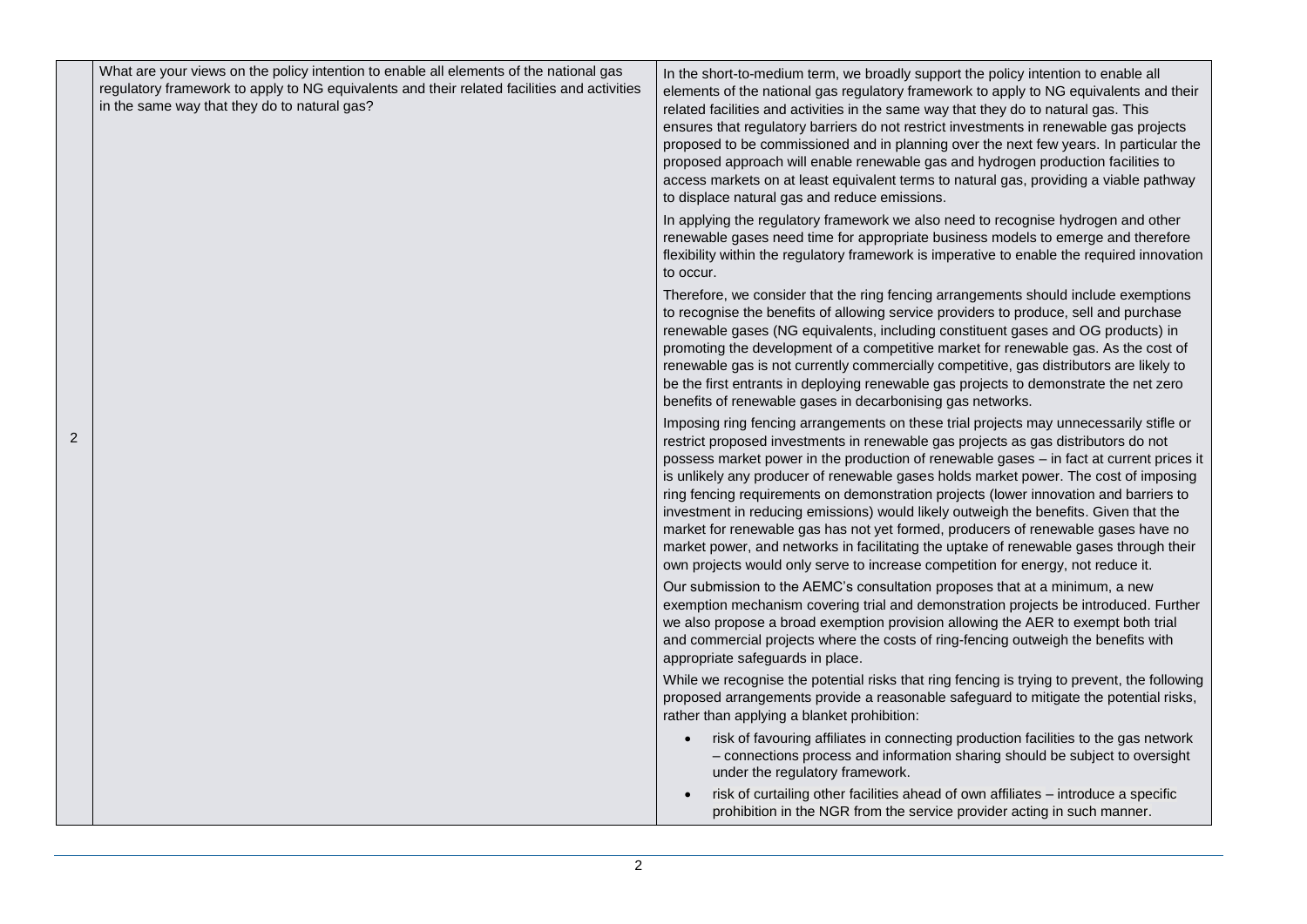| No. | <b>Questions</b>                                                                                                                                                                                                 | <b>Feedback</b>                                                                                                                                                                                                                                                                                                                                                                                                                                                                                                                                                                     |
|-----|------------------------------------------------------------------------------------------------------------------------------------------------------------------------------------------------------------------|-------------------------------------------------------------------------------------------------------------------------------------------------------------------------------------------------------------------------------------------------------------------------------------------------------------------------------------------------------------------------------------------------------------------------------------------------------------------------------------------------------------------------------------------------------------------------------------|
|     |                                                                                                                                                                                                                  | We suggest that the NGR could be amended (or include in a ring fencing guideline<br>developed by the Regulator, like what currently occurs in electricity) to include the<br>following detail for exemption:                                                                                                                                                                                                                                                                                                                                                                        |
|     |                                                                                                                                                                                                                  | which type of hydrogen and renewable gas production facilities may apply for<br>exemption (which might be all facilities or only those below a certain size);                                                                                                                                                                                                                                                                                                                                                                                                                       |
|     |                                                                                                                                                                                                                  | the criteria the regulator may apply (there may be a different criteria for trial<br>projects than for commercial scale projects);                                                                                                                                                                                                                                                                                                                                                                                                                                                  |
|     |                                                                                                                                                                                                                  | the provisions from which the service provider may be exempted; and                                                                                                                                                                                                                                                                                                                                                                                                                                                                                                                 |
|     |                                                                                                                                                                                                                  | the conditions (if any) to which exemptions may be subject to.                                                                                                                                                                                                                                                                                                                                                                                                                                                                                                                      |
| 3   | What are your views on the NGL requiring jurisdictions to make a local regulation to<br>confirm when a gas or gas blend authorised for supply through a pipeline (or part of a<br>pipeline) is an NG equivalent? | We support the approach of the NGL requiring jurisdictions to make a local regulation<br>to confirm when a gas or gas blend authorised for supply through a pipeline (or part of<br>a pipeline) is an NG equivalent as jurisdictions currently do this for natural gas.                                                                                                                                                                                                                                                                                                             |
|     |                                                                                                                                                                                                                  | Jurisdictions are best placed to assess whether a gas blend is suitable for consumption<br>and therefore a NG equivalent. This flexibility will help to ensure each state's approach<br>to the technical and safety requirements for NG equivalents, which currently sits within<br>state powers (for example, the Gas Act in South Australia and the Gas Industry Act in<br>Victoria), aligns with the economic, consumer and market regulation of NG equivalents<br>in the national gas regulatory framework.                                                                     |
|     |                                                                                                                                                                                                                  | We would support a consistent approach in applying local regulation to be adopted<br>across the different jurisdictions.                                                                                                                                                                                                                                                                                                                                                                                                                                                            |
|     | Who is likely to operate the blending facilities involved in the creation of NG equivalent<br>blends?                                                                                                            | For projects where the blending unit is at the production facility and used specifically for<br>that facility, it is likely for the producer to own and operate the blending unit involved in<br>the creation of the NG equivalent.                                                                                                                                                                                                                                                                                                                                                 |
| 4   |                                                                                                                                                                                                                  | Alternatively, where the blending facility is located downstream near the distribution<br>injection point or services multiple production facilities, the gas distributor or another<br>third party could own and operate the blending unit. It may be reasonable for the gas<br>distributor to operate the unit, particularly in circumstances where it has been given<br>operational control to manage blending constraints, monitor gas quality specifications<br>and set and ensure the safety and technical requirements of the NGR and relevant<br>state legislation are met. |
|     |                                                                                                                                                                                                                  | For example, some of our existing and planned projects have slightly different<br>configurations where in some cases the blending occurs within the production facility,<br>and others downstream.                                                                                                                                                                                                                                                                                                                                                                                  |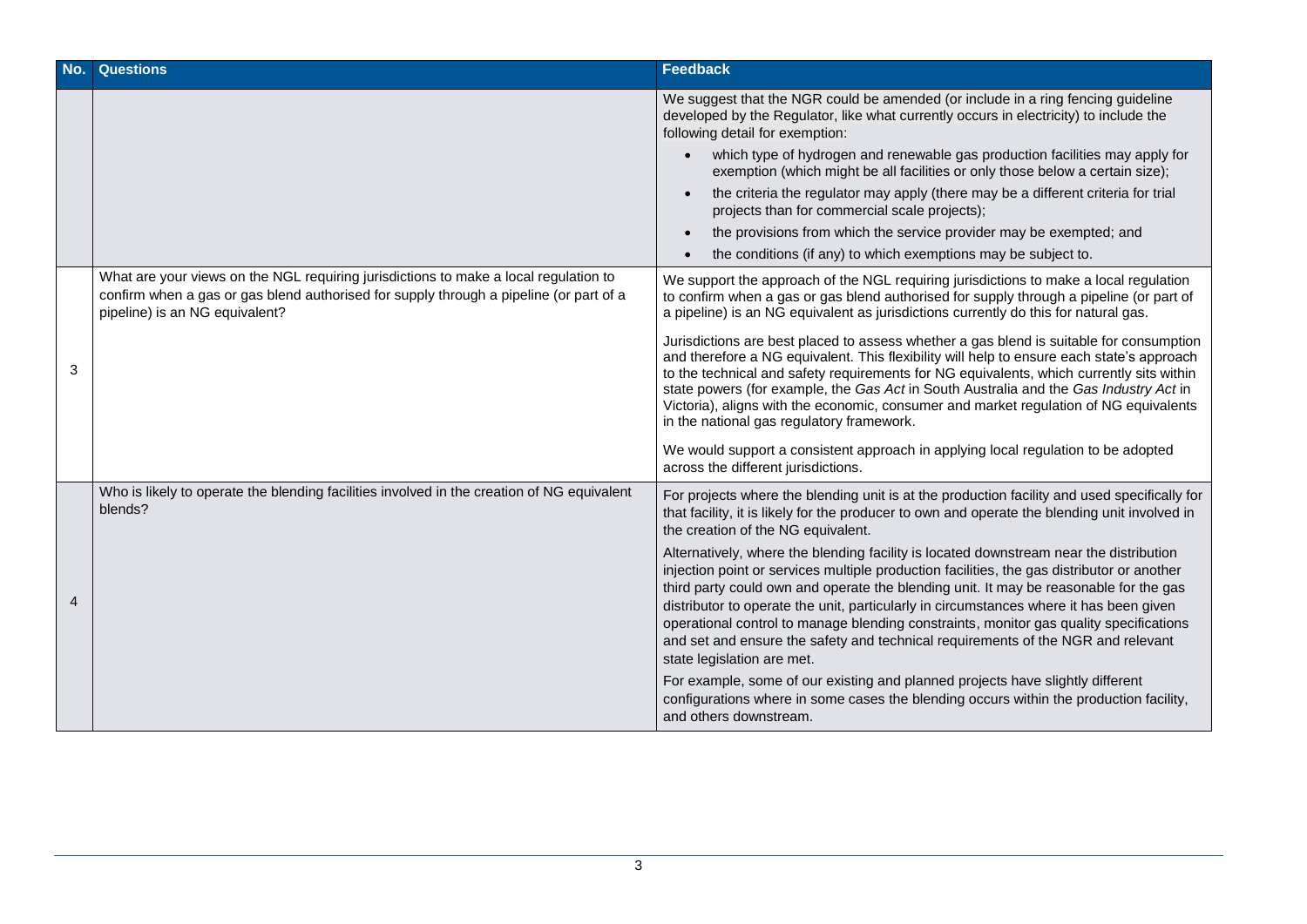| No. | <b>Questions</b>                                                                                                                                                                                                                                                                     | <b>Feedback</b>                                                                                                                                                                                                                                                                                                                                                          |  |
|-----|--------------------------------------------------------------------------------------------------------------------------------------------------------------------------------------------------------------------------------------------------------------------------------------|--------------------------------------------------------------------------------------------------------------------------------------------------------------------------------------------------------------------------------------------------------------------------------------------------------------------------------------------------------------------------|--|
|     | Do you think blending facilities should be subject to the same economic regulatory<br>framework that applies to pipelines? Please explain your response to this question.                                                                                                            | If gas distributors are to own and operate the blending facilities offered on a monopoly<br>basis, then we agree that economic regulation may be required to ensure that third<br>party access can be obtained on reasonable terms.                                                                                                                                      |  |
| 5   |                                                                                                                                                                                                                                                                                      | This may involve amending the definition of 'pipelines' and 'pipeline services' to<br>expressly include blending facilities if there is uncertainty whether the current definition<br>captures this activity.                                                                                                                                                            |  |
|     |                                                                                                                                                                                                                                                                                      | We note that depending on the application of the reference service factors, a blending<br>service could be considered a non-reference service, with prices to be determined on a<br>negotiated basis. Typically for negotiated services like a non-basic connection service,<br>AGIG will seek to offer price terms on a competitive basis (seeking competitive quotes). |  |
| 6   | Are there any specific physical characteristics of NG equivalents or the supply chain for<br>these products that you consider should be taken into account when extending the<br>natural gas regulatory framework to NG equivalents?                                                 | No comment.                                                                                                                                                                                                                                                                                                                                                              |  |
|     | Are there any other observations you would like to make about the potential approach to<br>extending the application of the NGL to NG equivalents and related facilities and<br>activities?                                                                                          | No comment.                                                                                                                                                                                                                                                                                                                                                              |  |
| 8   | Are there any other changes that you think need to be made to the NGL to<br>accommodate NG equivalents and related facilities and activities?                                                                                                                                        | No comment.                                                                                                                                                                                                                                                                                                                                                              |  |
|     | Section 4.2.2: Extension to constituent gases and related facilities and activities                                                                                                                                                                                                  |                                                                                                                                                                                                                                                                                                                                                                          |  |
| 9   | What are you views on the proposal to amend the NGL to enable the national gas<br>regulatory framework to apply to the constituent gases and related facilities and activities<br>involved in the supply of NG equivalents (where appropriate to do so) set out in section<br>4.2.2? | We support the proposal to amend the NGL to enable the national gas regulatory<br>framework to apply to the constituent gases and related facilities and activities involved<br>in the supply of NG equivalents as it will enable the related facilities to participate in gas<br>markets.                                                                               |  |
|     |                                                                                                                                                                                                                                                                                      | However as mentioned in Q1 above, we do not consider that the ring fencing<br>arrangements should be extended to the facilities and activities involved in the<br>production, purchase or sale of constituent gases.                                                                                                                                                     |  |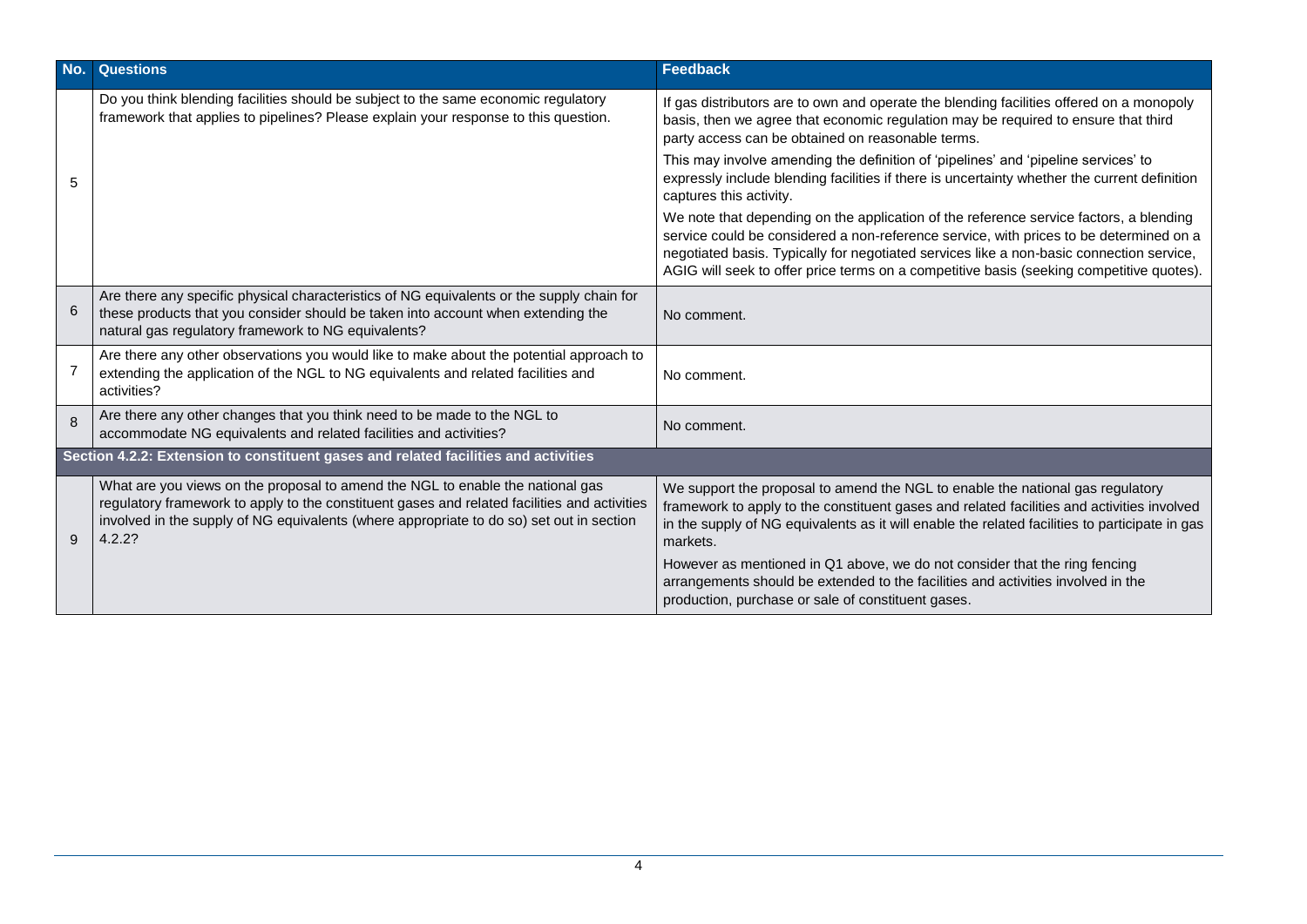| No. | <b>Questions</b>                                                                                                                                                                                 | Feedback                                                                                                                                                                                                                                                                                                                                                                                                                                                                                                                                                                                            |
|-----|--------------------------------------------------------------------------------------------------------------------------------------------------------------------------------------------------|-----------------------------------------------------------------------------------------------------------------------------------------------------------------------------------------------------------------------------------------------------------------------------------------------------------------------------------------------------------------------------------------------------------------------------------------------------------------------------------------------------------------------------------------------------------------------------------------------------|
| 10  | What are your views on the proposal that pipelines involved in the transportation of a<br>constituent gas (e.g. a hydrogen pipeline) be subject to economic regulation under the<br>NGL and NGR? | We consider that it is appropriate to apply a flexible approach to the economic<br>regulation of constituent gas pipelines in enabling the market and encouraging<br>investment in hydrogen and renewable gases.                                                                                                                                                                                                                                                                                                                                                                                    |
|     |                                                                                                                                                                                                  | Depending on the configuration of a hydrogen production facility, a constituent gas<br>pipeline could be built to transport 100% hydrogen from an electrolyser to a blending<br>unit. In many cases, including for AGIG projects currently under development, it is likely<br>to be a single constituent gas pipeline servicing that production facility. These early<br>stage pipelines are likely to be small (in terms of capacity) and likely to be built to a<br>capacity that serves the production facility and unlikely to have available capacity to<br>offer third party access.          |
|     |                                                                                                                                                                                                  | In these circumstances constituent gas pipelines are, in reality, unlikely to hold<br>significant market power at least in the short-to-medium term and therefore, it may not<br>be appropriate to extend economic regulation to non-third party constituent gas<br>pipelines.                                                                                                                                                                                                                                                                                                                      |
|     |                                                                                                                                                                                                  | We would support exploring an exemption mechanism, which would treat non-third<br>party access constituent gas pipelines separate to a 'scheme' or 'non-scheme' pipeline<br>and be exempted from all the elements of economic regulation to recognise the<br>regulatory burden of compliance may not be fit for purpose.                                                                                                                                                                                                                                                                            |
|     |                                                                                                                                                                                                  | We recognise that in the future such constituent gas pipelines (100% hydrogen) may<br>be built with spare capacity and could allow interconnections to allow additional<br>production facilities for downstream gas blending. Full exemptions from economic<br>regulation may not be appropriate and some elements of economic regulation could<br>apply (for example public reporting of available capacity could be useful to the market).                                                                                                                                                        |
|     |                                                                                                                                                                                                  | We note that in the long term increased competition from alternative energy sources is<br>likely to mean that economic regulation (in Parts 8 to 12 of the NGR) of pipelines<br>transporting the various hydrogen and renewable gas products (and even natural gas)<br>may not be appropriate. For consumers, low cost alternatives (including onsite<br>hydrogen production as well as renewable electricity production and storage) is likely to<br>diminish the monopoly power of pipeline service providers overtime. Therefore, we<br>should recognise the need for flexibility in the regime. |
| 11  | Are there any other observations you would like to make about the potential approach to<br>extending the application of the NGL to constituent gases and related facilities and<br>activities?   | No comment.                                                                                                                                                                                                                                                                                                                                                                                                                                                                                                                                                                                         |
| 12  | Are there any other approaches that you think would better achieve the objectives of<br>Energy Ministers (see section E.3)?                                                                      | No comment.                                                                                                                                                                                                                                                                                                                                                                                                                                                                                                                                                                                         |
| 13  | Are there any other changes that you think need to be made to the NGL to<br>accommodate constituent gases and related facilities and activities?                                                 | No comment.                                                                                                                                                                                                                                                                                                                                                                                                                                                                                                                                                                                         |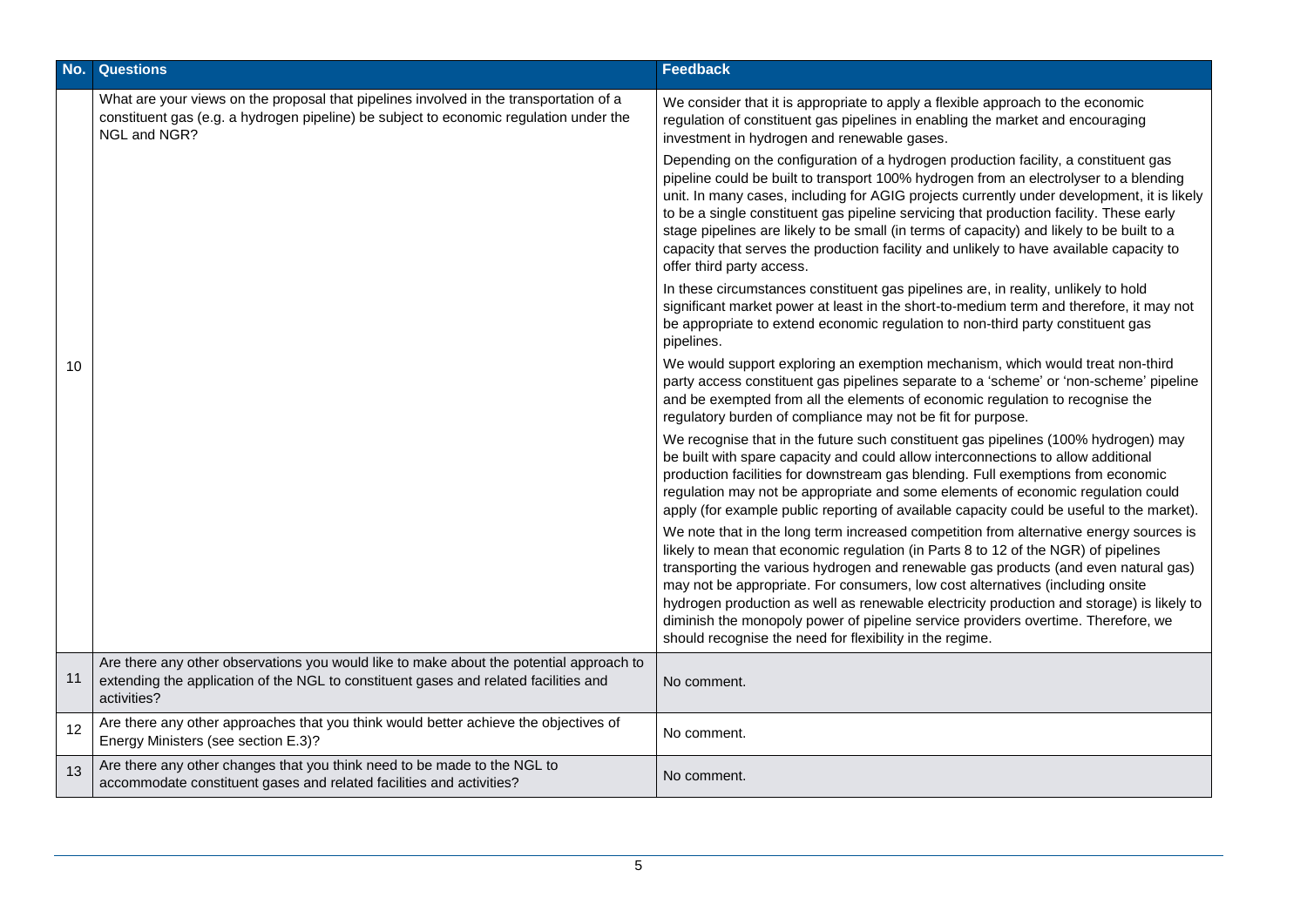| No. | <b>Questions</b>                                                                                                                                                                                                                                                                                                                                                                                          | <b>Feedback</b>                                                                                                                                                                                                                                                                                                                                                                                                                                                                                                                                                                                                                                                                                                                                                                       |  |  |
|-----|-----------------------------------------------------------------------------------------------------------------------------------------------------------------------------------------------------------------------------------------------------------------------------------------------------------------------------------------------------------------------------------------------------------|---------------------------------------------------------------------------------------------------------------------------------------------------------------------------------------------------------------------------------------------------------------------------------------------------------------------------------------------------------------------------------------------------------------------------------------------------------------------------------------------------------------------------------------------------------------------------------------------------------------------------------------------------------------------------------------------------------------------------------------------------------------------------------------|--|--|
|     | Section 4.2.2: Extension of market bodies' functions and powers                                                                                                                                                                                                                                                                                                                                           |                                                                                                                                                                                                                                                                                                                                                                                                                                                                                                                                                                                                                                                                                                                                                                                       |  |  |
| 14  | What are your views on the potential approach to extending market body<br>functions and powers set out in section 4.2.3 to:<br>NG equivalents and related facilities and activities?<br>(a)<br>constituent gases and related facilities and activities?<br>(b)                                                                                                                                            | We agree with the potential approach to extending market body functions and powers<br>to NG equivalents and related facilities and activities and constituent gases and related<br>facilities and activities.<br>This will provide the necessary confirmation that market bodies would be able to<br>exercise their functions and powers with respect to NG equivalents and related<br>constituent gases just as they currently do with respect to natural gas.                                                                                                                                                                                                                                                                                                                       |  |  |
| 15  | Do you think arrangements are needed for distribution pipelines attached to the DWGM<br>and STTM to provide for independent management of blending limits (or gas<br>specification requirement) imposed by a jurisdiction? If you think AEMO or another third<br>party should be responsible for this function, please explain what costs and benefits you<br>think would be associated with it doing so. | We consider agreements are needed for distribution pipelines attached to the DWGM<br>and STTM to provide for management of blending limits imposed by a jurisdiction.<br>We would support drafting that provides AEMO with the power to deal with this but<br>recognise that given we are at the outset of market development it may not be<br>appropriate to embed responsibilities for this function, particularly where there is a<br>degree of uncertainty as to how to the market will develop over time.<br>We recognise that it may be appropriate in the early stages of market development for<br>gas distributors to take on a number of the functions and responsibilities in the<br>interim, and we would welcome further collaboration with AEMO and other participants. |  |  |
| 16  | Are there any other changes to market body functions and powers required to<br>accommodate NG equivalents, their constituent gases, or related facilities and activities?                                                                                                                                                                                                                                 | No comment.                                                                                                                                                                                                                                                                                                                                                                                                                                                                                                                                                                                                                                                                                                                                                                           |  |  |
| 17  | Are there any other approaches that you think would better achieve the objectives of<br><b>Energy Ministers?</b>                                                                                                                                                                                                                                                                                          | No comment.                                                                                                                                                                                                                                                                                                                                                                                                                                                                                                                                                                                                                                                                                                                                                                           |  |  |
|     | Section 4.3: Potential approach to extending the NERL                                                                                                                                                                                                                                                                                                                                                     |                                                                                                                                                                                                                                                                                                                                                                                                                                                                                                                                                                                                                                                                                                                                                                                       |  |  |
| 18  | What are your views on the potential approach to extending the application of the NERL<br>to NG equivalents set out in section 4.3?                                                                                                                                                                                                                                                                       | We support the potential approach to extending the application of the NERL to NG<br>equivalents.                                                                                                                                                                                                                                                                                                                                                                                                                                                                                                                                                                                                                                                                                      |  |  |
| 19  | What are your views on the potential approach to extending the AER's and AEMC's<br>functions and powers under the NERL to NG equivalents set out in section 4.3?                                                                                                                                                                                                                                          | We support the potential approach to extending the AER's and AEMC's functions and<br>powers under the NERL to NG equivalents.                                                                                                                                                                                                                                                                                                                                                                                                                                                                                                                                                                                                                                                         |  |  |
| 20  | Are any other changes to the NERL or the market bodies' functions and powers under<br>the NERL required to accommodate NG equivalents?                                                                                                                                                                                                                                                                    | No comment.                                                                                                                                                                                                                                                                                                                                                                                                                                                                                                                                                                                                                                                                                                                                                                           |  |  |
| 21  | Are there any other approaches that you think would better achieve the objectives of<br>Energy Ministers (see section E.3)?                                                                                                                                                                                                                                                                               | No comment.                                                                                                                                                                                                                                                                                                                                                                                                                                                                                                                                                                                                                                                                                                                                                                           |  |  |

# **Chapter 5: Accommodating other gas products in the NGL and NERL over time**

| No. | ulestions.                                                                          |  |
|-----|-------------------------------------------------------------------------------------|--|
|     | Potential approach to accommodating other gas products in the NGL<br>Section 5.1: P |  |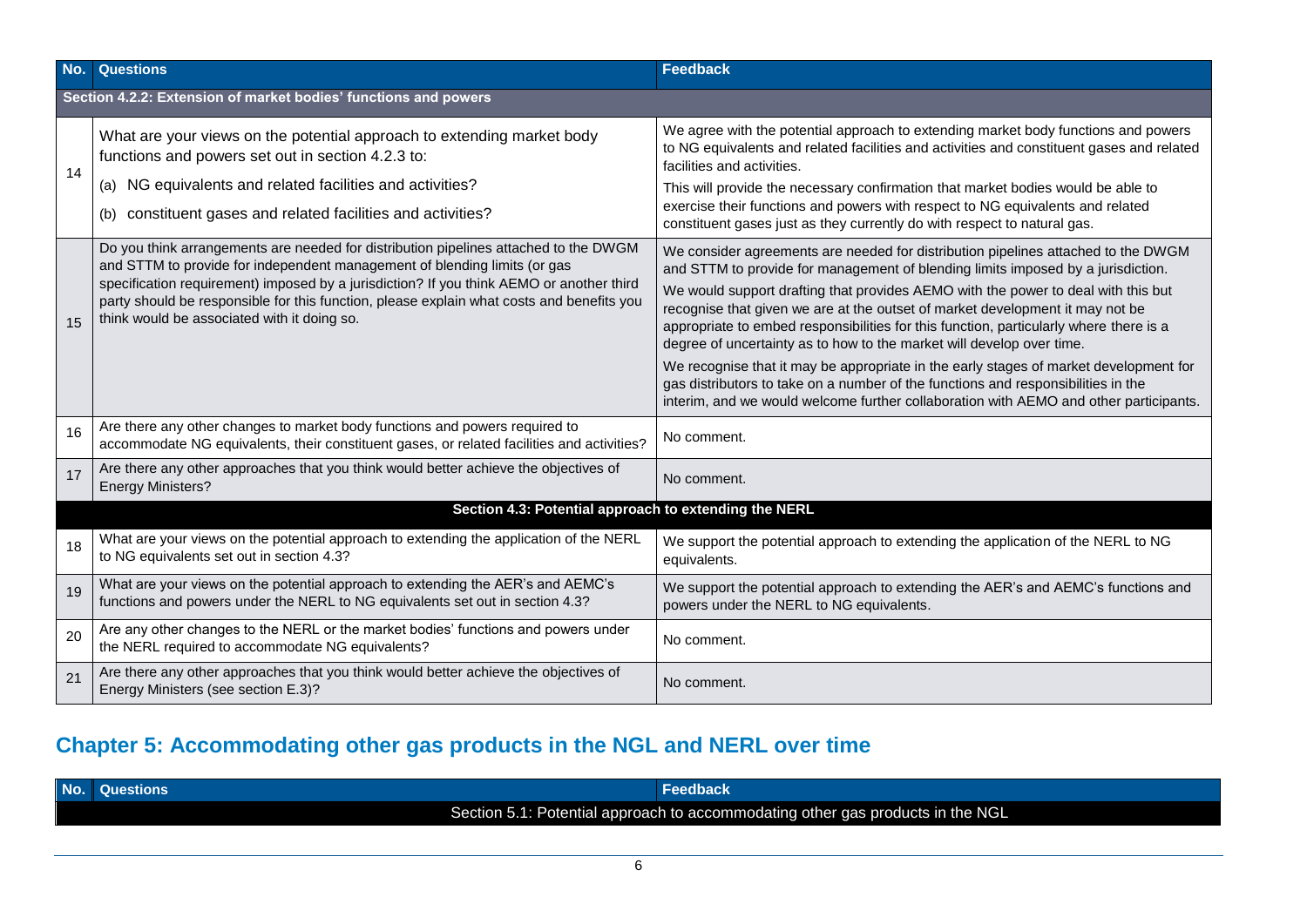| 22 | What are your views on the potential approach to allowing the NGL to accommodate OG<br>products over time, as described in section 5.1?                                | We support the potential approach to allowing the NGL to accommodate OG products as<br>a 'future proofing' exercise now but lying dormant until the Rules and Procedures are<br>amended to accommodate OG products at a future date.                                                                                                                                                                                                                                                                                                                                                                                                                                                                                                                                                                                                                                                                                                                                                                                                                                                                                                                                                                                                                                                                                                                                                                                                                                                                                                   |
|----|------------------------------------------------------------------------------------------------------------------------------------------------------------------------|----------------------------------------------------------------------------------------------------------------------------------------------------------------------------------------------------------------------------------------------------------------------------------------------------------------------------------------------------------------------------------------------------------------------------------------------------------------------------------------------------------------------------------------------------------------------------------------------------------------------------------------------------------------------------------------------------------------------------------------------------------------------------------------------------------------------------------------------------------------------------------------------------------------------------------------------------------------------------------------------------------------------------------------------------------------------------------------------------------------------------------------------------------------------------------------------------------------------------------------------------------------------------------------------------------------------------------------------------------------------------------------------------------------------------------------------------------------------------------------------------------------------------------------|
| 23 | Could amending the NGL in the manner described in section 5.1 lead to any unintended<br>consequences? If so, please explain what those unintended consequences may be. | We do not foresee any immediate unintended consequences, however, the regulatory<br>framework should be flexible and recognise this is a new industry with a degree of<br>uncertainty in how the market and deployment models will develop overtime.                                                                                                                                                                                                                                                                                                                                                                                                                                                                                                                                                                                                                                                                                                                                                                                                                                                                                                                                                                                                                                                                                                                                                                                                                                                                                   |
| 24 | What are your views on the proposal to apply the economic regulatory provisions to<br>pipelines involved in the haulage of OG products and their constituent gases?    | In the short to medium term, we do not have any objections with the proposal to apply<br>the economic regulatory provisions to pipelines involved in the haulage of OG products<br>and recognise that this will only occur if jurisdictions define a product in a particular<br>pipeline as an OG product. The framework being proposed gives the states appropriate<br>flexibility to work with innovative OG product offerings within the national gas regulatory<br>framework.<br>We note that in transporting an OG product (for example 100% hydrogen product), this<br>could involve:<br>a) converting existing sections of the natural gas distribution network or a<br>transmission pipeline<br>b) a new extension to the existing natural gas network, and/or<br>c) a new standalone reticulation system transporting 100% hydrogen.<br>In the case of c), we note that this would likely be treated as a separate scheme or non<br>scheme pipeline. However, we consider that since a converted pipeline (a) and pipeline<br>extensions (b) would continue to be a part of the existing gas network, there should be<br>an option to treat that as part of the same network, the same way certain natural gas<br>pipeline expansions and extensions are taken to be part of the same existing scheme or<br>non scheme pipeline under the NGL (ss18 and 19) <sup>1</sup> . In particular, this should only be<br>able to occur where the benefits to existing customers outweigh the costs of<br>incorporating the extension. |
| 25 | Are any other changes to the NGL required to accommodate OG products?                                                                                                  | No comment.                                                                                                                                                                                                                                                                                                                                                                                                                                                                                                                                                                                                                                                                                                                                                                                                                                                                                                                                                                                                                                                                                                                                                                                                                                                                                                                                                                                                                                                                                                                            |
| 26 | Are there any other approaches that you think would better achieve the objectives of<br>Energy Ministers (see section E.3)?                                            | No comment.                                                                                                                                                                                                                                                                                                                                                                                                                                                                                                                                                                                                                                                                                                                                                                                                                                                                                                                                                                                                                                                                                                                                                                                                                                                                                                                                                                                                                                                                                                                            |
|    |                                                                                                                                                                        | Section 5.2: Potential approaches to accommodating other gas products in the NERL                                                                                                                                                                                                                                                                                                                                                                                                                                                                                                                                                                                                                                                                                                                                                                                                                                                                                                                                                                                                                                                                                                                                                                                                                                                                                                                                                                                                                                                      |
| 27 | What are your views on the potential approach to allowing the NERL to accommodate<br>OG products, as described in section 5.2?                                         | We support the potential approach to for all parts of the NERL that apply to natural gas<br>to extend to OG products if the supply of the OG product has been brought within the<br>scope of the NGL by jurisdictional regulation.                                                                                                                                                                                                                                                                                                                                                                                                                                                                                                                                                                                                                                                                                                                                                                                                                                                                                                                                                                                                                                                                                                                                                                                                                                                                                                     |
| 28 | What are your views on the second potential approach to allowing the NERL to<br>accommodate OG products, as described in section 5.2?                                  | No comment.                                                                                                                                                                                                                                                                                                                                                                                                                                                                                                                                                                                                                                                                                                                                                                                                                                                                                                                                                                                                                                                                                                                                                                                                                                                                                                                                                                                                                                                                                                                            |

<sup>1</sup> [https://web.archive.org.au/awa/20211005090648mp\\_/https://energyministers.gov.au/sites/prod.energycouncil/files/publications/documents/Attachment%20A2%20-](https://web.archive.org.au/awa/20211005090648mp_/https:/energyministers.gov.au/sites/prod.energycouncil/files/publications/documents/Attachment%20A2%20-%20Marked%20up%20version%20of%20the%20proposed%20amendments%20to%20the%20Nati....pdf) [%20Marked%20up%20version%20of%20the%20proposed%20amendments%20to%20the%20Nati....pdf](https://web.archive.org.au/awa/20211005090648mp_/https:/energyministers.gov.au/sites/prod.energycouncil/files/publications/documents/Attachment%20A2%20-%20Marked%20up%20version%20of%20the%20proposed%20amendments%20to%20the%20Nati....pdf)